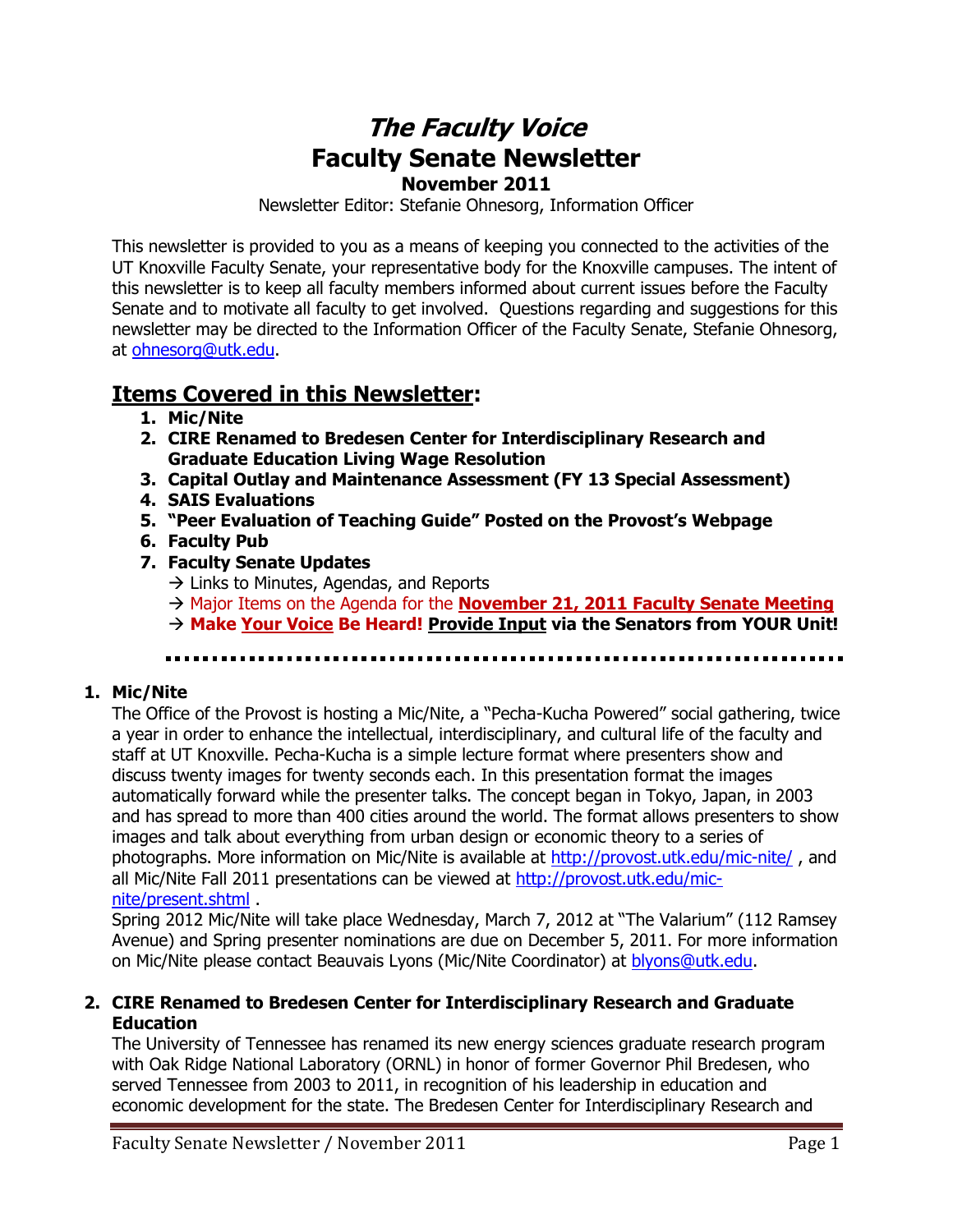Graduate Education brings together extensive and complementary resources at the University of Tennessee, Knoxville (UTK) and Oak Ridge National Laboratory (ORNL) to increase science, technology, engineering, and mathematics research of national significance. Currently 19 PhD students with average GRE scores of 1400 are enrolled in the highly competitive interdisciplinary PhD programs offered through the center, and it is planned to recruit 25 PhD students of equal quality and academic promise for fall 2012. More information on the Bredesen Center for Interdisciplinary Research and Graduate Education is posted at <http://cire.utk.edu/index.php> .

## **3. Capital Outlay and Maintenance Assessment (FY 13 Special Assessment)**

The University of Tennessee, Knoxville (UTK) combines the roles of State University and Land Grant institution. The UTK Carnegie Classification is "Research University" and the 2009 report issued by the Center for Measuring University Performance at Arizona State University ranks UTK as the  $27<sup>th</sup>$  highest public research university in the country. Since then, UTK has embarked upon a strategic planning process to place itself firmly among the top 25 public research universities by 2015. Having sufficient and appropriate facilities is an absolute prerequisite for increased quality, and the Chancellor's report on Capital Outlay and Maintenance Assessment (FY 13 Special Assessment), posted at [http://senate.utk.edu/files/2011/09/FY13-Capital-Outlay-](http://senate.utk.edu/files/2011/09/FY13-Capital-Outlay-Maintenance.pdf)[Maintenance.pdf](http://senate.utk.edu/files/2011/09/FY13-Capital-Outlay-Maintenance.pdf) describes the existing conditions of facilities at UTK and sets forth the immediate and long-range needs. The entire campus community is strongly encouraged to familiarize itself with this document.

As is demonstrated in this document, one of our most limiting factors is the amount and quality of space on the campus. Using THEC calculations, UTK is almost 1 million square feet short of what we need, and in addition we have almost \$200 million in deferred maintenance. In order to address this situation, UTK has imposed a new academic building and maintenance and renovation fee of \$200 per student that will generate approximately \$5 million per year. In addition the Governor is committed to explore bonding as a way to leverage money for new buildings, and with bank rates as low as 4-4.5%, UTK should be able to bond up to \$1.5 million. The Chancellor's report on Capital Outlay and Maintenance Assessment (FY 13 Special Assessment) lists UTK's current priorities. It is important to note that these may change over time, and that there may be additions to the list. For this year, a total of \$9 million available for construction and renovation: \$5 million generated through the new student fee (Academic Building and Maintenance and Renovation Fee) and an addition \$4 million the campus has saved for this purpose. It is the Chancellor's assessment that the current economy creates good conditions for borrowing and building; for example current campus construction which was estimated at \$38 million, but is overall costing only \$27 million.

### **4. SAIS Evaluations**

Together with the Office of Media Relations, the provost's office has established a communication plan for SAIS Evaluations in order to ensure high student participation. The process will begin in November with a presentation to SGA and the Provost's Advisory Council. In addition, students will receive information on multiple occasions via various campus communication channels (e-mail, BlackBoard, etc.) explaining what the campus does with the data and why it is important for students to complete the evaluations. In addition, faculty members are encouraged to make time available in class for students to complete SAIS evaluations.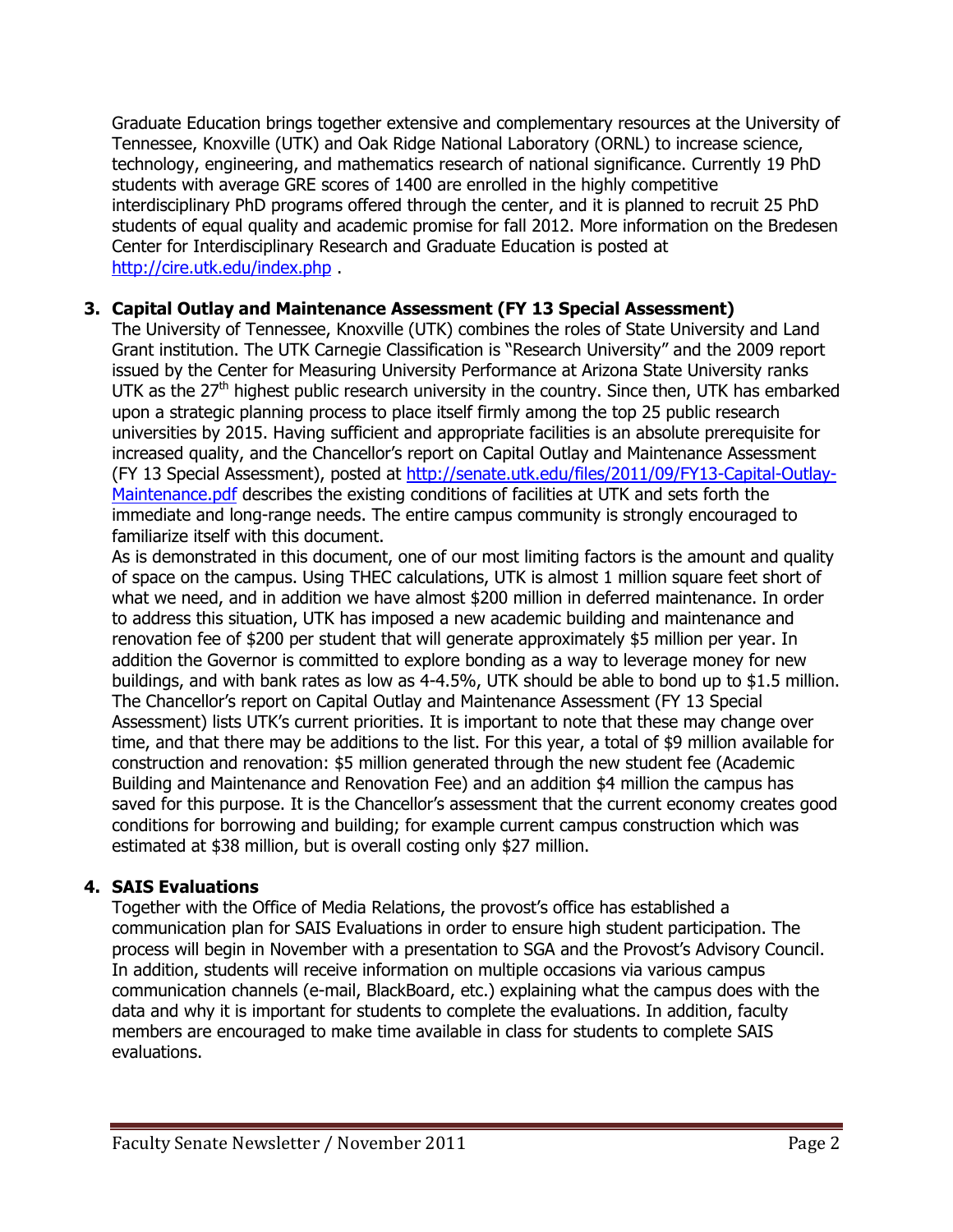#### **5. "Peer Evaluation of Teaching Guide" Posted on the Provost's Webpage**

It was brought to Faculty Senate President Vincent Anfara's attention that the origin of a report entitled "Peer Evaluation of Teaching Guide" posted on the Provost's webpage was not clear, and it is important to note that this document has not yet been vetted by the Faculty Senate's Teaching and Learning Council. In the meantime, a new preface has been added to this document that clarifies its origin and also states that this draft is currently under review by the Faculty Senate. All faculty members are encouraged to familiarize themselves with this draft [\(http://provost.utk.edu/docs/misc/peer-review-guide.pdf\)](http://provost.utk.edu/docs/misc/peer-review-guide.pdf) and provide input to the Faculty Senate's Teaching and Learning Council, chaired by Lloyd Rinehart ([rinehart@utk.edu](mailto:rinehart@utk.edu)).

#### **6. Faculty Pub**

In October 2011, Sarah Gardial, Vice Provost for Faculty Affairs, has launched a new UTK tradition: "Faculty Pub Thursdays" at Bridgeview Grill on the third floor of the UT boathouse on Neyland Drive. The Faculty Pub will be open every Thursday from 4:00 to 7:00 p.m. for the remainder of the fall semester, and it will provide a relaxed environment for faculty and administrators to gather. Parking is available in the C-14 lot across from the boathouse building, and all faculty members and administrators are encouraged to check out the Faculty Pub at UTK. For more info see [http://www.utk.edu/tntoday/2011/10/20/launch-faculty-pub-thursdays/.](http://www.utk.edu/tntoday/2011/10/20/launch-faculty-pub-thursdays/)

#### **7. Faculty Senate Updates**

The UT Knoxville Faculty Senate is the representative body through which the faculty participates in University affairs and shared governance. Through committees and a democratically elected legislative body, it promulgates policies and regulations regarding the general educational objectives of UT Knoxville. **It is, therefore, important that all faculty members stay 'connected' with the Faculty Senate by staying informed and by providing input and comments via the Senators who represent them in the Faculty Senate.**

**Please note that the Faculty Senate website [\(http://senate.utk.edu/\)](http://senate.utk.edu/) has been reorganized.** Please make sure to familiarize yourself with the new layout so that you will know where to find all current and past Faculty Senate documents and reports. The **calendar for all 2011-12** meetings of the Faculty Senate and the Faculty Senate Executive Council are posted here:<http://senate.utk.edu/calendar/>

#### **Important Resources on the Faculty Senate Website:**

**a. Links to Minutes, Agendas, Reports etc. for 2011-12** Main Page: <http://senate.utk.edu/current-session/archives-2011-2012/> **Please make sure to scroll down to the bottom of this page in order to see the updates for all areas.** Please check frequently for updates regarding the work of Faculty Senate because new items will be added as they become available! Archived Senate Reports, Minutes & Publications are organized by academic year and can be found here:<http://senate.utk.edu/archives/>